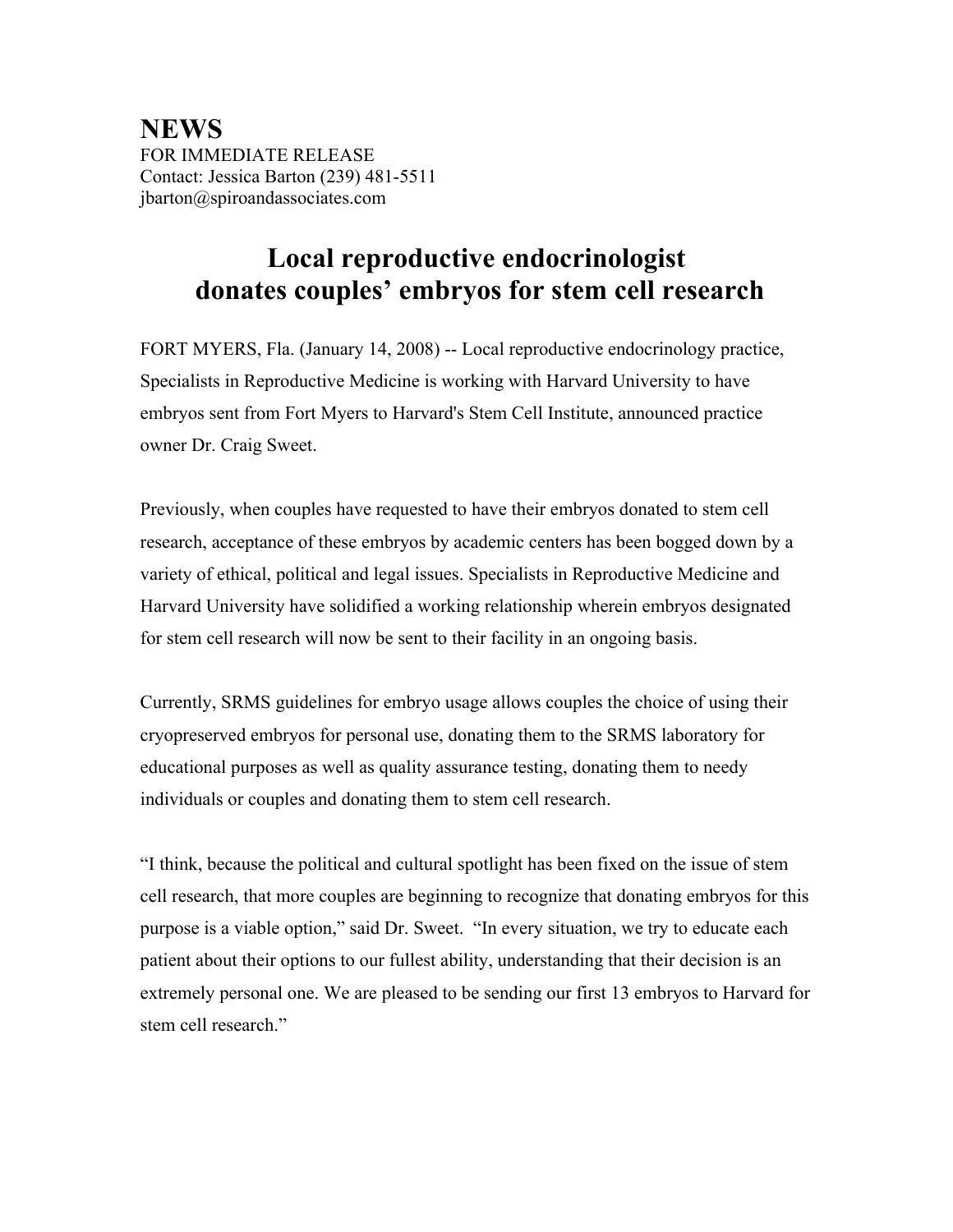The donation to the Harvard Stem Cell Institute accounts for just 2 percent of the practices overall use of embryos. Neither SRMS nor the patients will receive any compensation for the donation to the Stem Cell Institute.

Founded in 2004, the Harvard Stem Cell Institute was formed to use both adult and embryonic stem cells to help the 150 million people nationally living with or dying from organ and tissue failure, according to the Harvard University Gazette. For more information, visit www.hsci.harvard.edu.

Specialists in Reproductive Medicine  $\&$  Surgery is a reproductive endocrinology  $\&$ infertility practice open since 1991. Dr. Sweet is board certified in both the specialty of Obstetrics & Gynecology and the subspecialty of Reproductive Endocrinology and Infertility. He is a member and former Chairman of the Lee Memorial Health System HealthPark Ethics Consultation Group and currently serves on the Lee County Medical Society Board of Governors. For more information, call (239) 275-8118 or, visit www.DreamABaby.com.

###